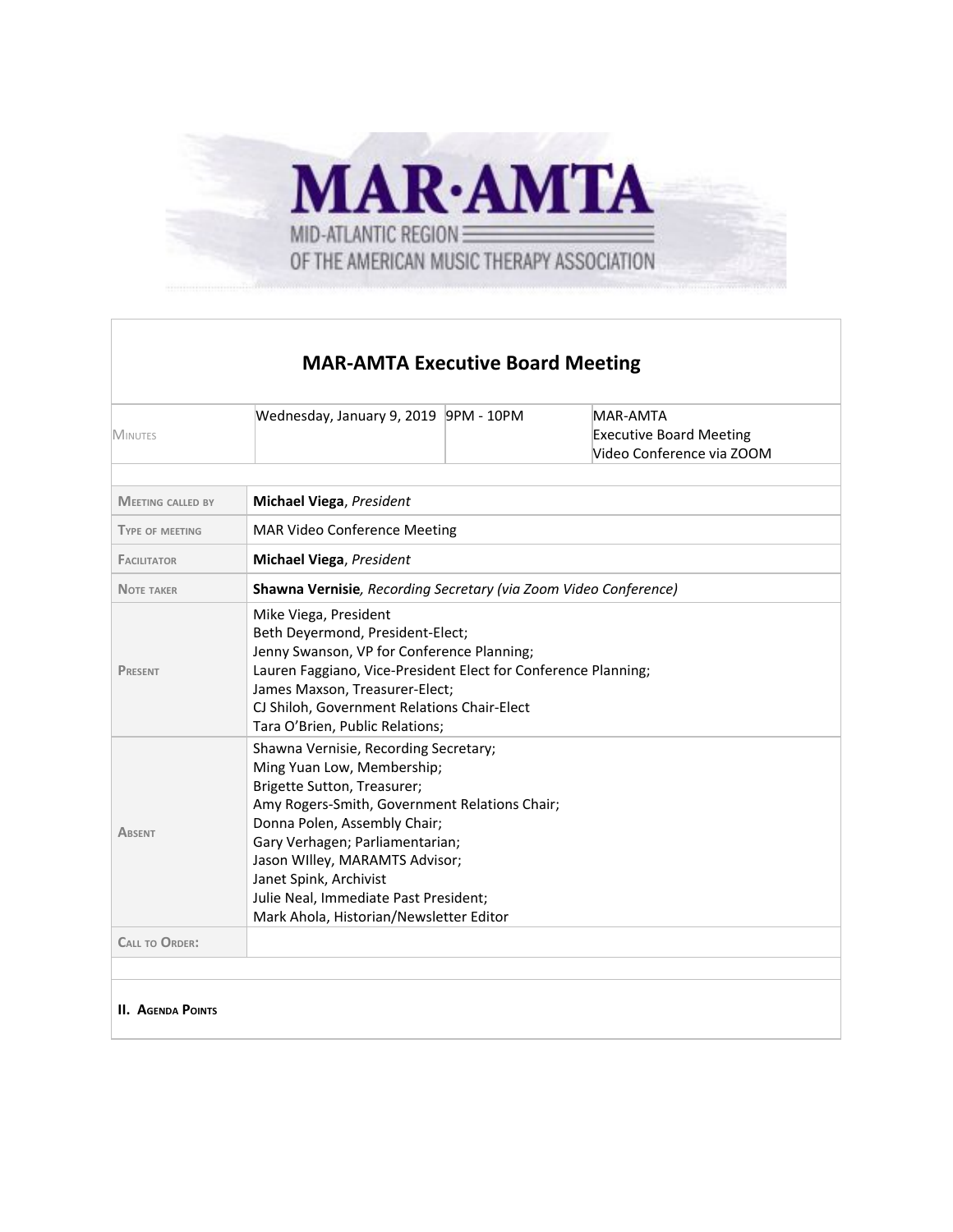|                   | 1.                                                                 | Increasing conference budget by \$10,000                                                                                                                           |  |  |  |
|-------------------|--------------------------------------------------------------------|--------------------------------------------------------------------------------------------------------------------------------------------------------------------|--|--|--|
|                   |                                                                    | This is necessary due to food/beverage - at this hotel, it is significantly more<br>а.                                                                             |  |  |  |
|                   |                                                                    | expensive than previous hotels and we are already that much over the F/B that                                                                                      |  |  |  |
|                   |                                                                    | was included in the budget. This should be looked at more closely in future                                                                                        |  |  |  |
|                   |                                                                    | years - and if it's a trent, we need to increase conference fees. The new budget                                                                                   |  |  |  |
|                   |                                                                    | can be found by clicking on this link.                                                                                                                             |  |  |  |
|                   |                                                                    | Income projected from conference is \$15,000, not \$25,000. This increase in<br>b.                                                                                 |  |  |  |
|                   |                                                                    | food/beverage will go into the awards ceremony, board dinner.                                                                                                      |  |  |  |
|                   |                                                                    | James posed the question re: future planning and increased revenue, as this will<br>c.                                                                             |  |  |  |
|                   |                                                                    | probably be a normal trend that we will have to plan for. However, Mike did                                                                                        |  |  |  |
|                   |                                                                    | mention that we have not raised conference fees in over 10 years. We may                                                                                           |  |  |  |
|                   |                                                                    | have to get creative in how to increase revenue, as conference is really one of                                                                                    |  |  |  |
|                   |                                                                    | the only money makers we have all year. There is a concern for raising the                                                                                         |  |  |  |
|                   |                                                                    | prices next year, as the hotel in general is more expensive (rooms) for next year                                                                                  |  |  |  |
|                   |                                                                    | (Maryland), suggested not to raise next year's prices for conference fees.                                                                                         |  |  |  |
|                   |                                                                    | We may earn enough, regardless, this is a conservative projection.<br>d.                                                                                           |  |  |  |
|                   |                                                                    | Motion from the conference planning committee to increase conference budget<br>e.                                                                                  |  |  |  |
|                   |                                                                    | by \$10,000, Beth Deyermond 2nd, all in favor, motion carries.                                                                                                     |  |  |  |
|                   | Allowing High School students to come to conference for free<br>2. |                                                                                                                                                                    |  |  |  |
|                   |                                                                    | Historically we have charged \$15 for just the HS session, and \$25 for the full<br>а.                                                                             |  |  |  |
|                   |                                                                    | conference. We usually get about 2 students, so this never adds much to our                                                                                        |  |  |  |
|                   |                                                                    | income. The Reston local committee suggested we just drop the fee and Jenny                                                                                        |  |  |  |
|                   |                                                                    | agrees. This should attract more students, and in Jenny's opinion, it doesn't me                                                                                   |  |  |  |
| <b>DISCUSSION</b> |                                                                    | a lot of sense to be charging them in the first place. But, Jenny knows that                                                                                       |  |  |  |
|                   |                                                                    | we've discussed this in the past, so if there is a good reason we've been                                                                                          |  |  |  |
|                   |                                                                    | charging them, please remind her!                                                                                                                                  |  |  |  |
|                   |                                                                    | High School students can still register, but that it would be for free.<br>b.                                                                                      |  |  |  |
|                   |                                                                    | James mentioned that the reason there may have been a fee for HS students<br>c.                                                                                    |  |  |  |
|                   |                                                                    | was to help them to stay invested, taking conference seriously. Perhaps if we do                                                                                   |  |  |  |
|                   |                                                                    | make it for free, we put a cap on the amount of students that could come.                                                                                          |  |  |  |
|                   |                                                                    | Tara mentioned that this was mentioned at national conference, and that costs<br>d.                                                                                |  |  |  |
|                   |                                                                    | might be steep, especially for those that haven't even had a chance to have a                                                                                      |  |  |  |
|                   |                                                                    | job, etc.                                                                                                                                                          |  |  |  |
|                   |                                                                    | Jenny - proposed to only charge for the whole conference, but the HS session is<br>е.<br>free, however Beth mentioned that she doesn't see many HS students coming |  |  |  |
|                   |                                                                    | to conference, and possibly pair the HS session with universities - hour long HS                                                                                   |  |  |  |
|                   |                                                                    | presentation, and then have someone at the universities at their booths. It is a                                                                                   |  |  |  |
|                   |                                                                    | local committee task to find these HS students.                                                                                                                    |  |  |  |
|                   |                                                                    | There are other ways we can monitor HS school students registering, Jenny will<br>f.                                                                               |  |  |  |
|                   |                                                                    | have a large hand in this. This can also always be changed after this year.                                                                                        |  |  |  |
|                   |                                                                    | Motion from the conference committee to allow High School students to attend<br>g.                                                                                 |  |  |  |
|                   |                                                                    | the 2019 conference for free and to revisit next year, James Maxson 2nd, all in                                                                                    |  |  |  |
|                   |                                                                    | favor, motion carries.                                                                                                                                             |  |  |  |
|                   | 3.                                                                 | <b>New Business</b>                                                                                                                                                |  |  |  |
|                   |                                                                    | Beth - Discussion/information re: National Hill Day<br>a.                                                                                                          |  |  |  |
|                   |                                                                    | CJ - Jenny said the Hill Day CMTE will probably have to take place<br>i.                                                                                           |  |  |  |
|                   |                                                                    | off-site, possibly Howard University; trusting the task forces and being                                                                                           |  |  |  |